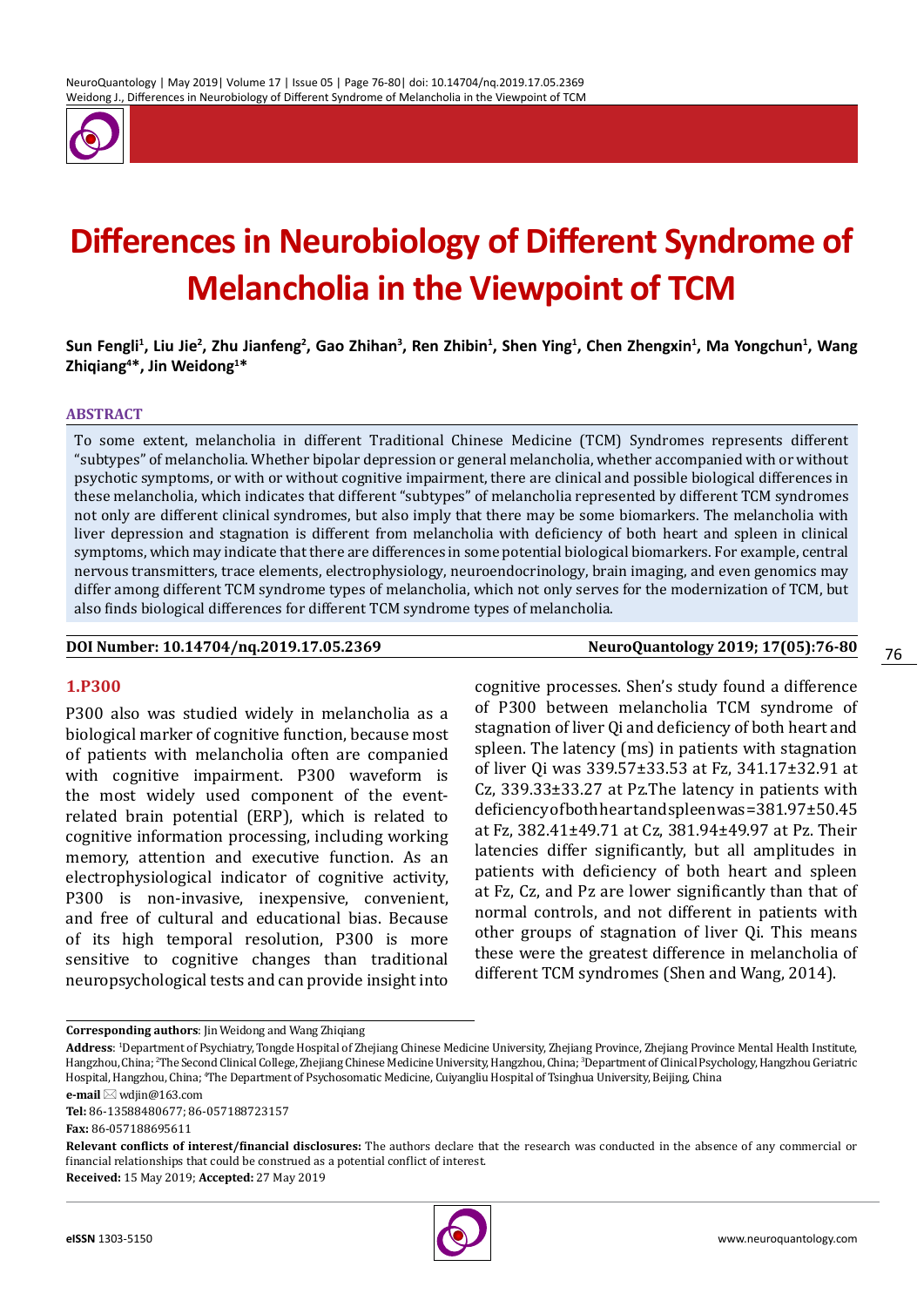#### **2.Neuroendocrine System**

In addition to monoamine neurotransmitter metabolic disorders, neuroendocrine disorders play an important role in the pathogenesis of melancholia. A large number of data show that the hypothalamus-<br>pituitary-adrenal axis (HPA), hypothalamuspituitary-adrenal axis (HPA), hypothalamus-<br>pituitary-thyroid axis (HPT), hypothalamuspituitary-thyroid pituitary-gonad axis (HPG) in patients with melancholia have different degrees of dysfunction. HPA is often hyperactive, while HPT and HPG are often hypoactive. Steroid hormone receptors exist in many areas of the brain, and the brain itself can synthesize steroids (adrenocortical hormones and sex hormones), known as neurosteroids (Camacho-Arroyo *et al*., 2017). Peripheral corticosteroids and sex hormones can also enter the brain through the blood-brain barrier. These steroids play an important role in the regulation of brain function. After antidepressant treatment, the neuroendocrine function of melancholia patients often recovers to some extent with the improvement of their condition. The melancholic symptoms were improved and the regulation function of HPA returned to normal. For some melancholia patients with decreased plasma sex hormone levels, supplementary sex hormone therapy has achieved a certain effect. There is also some secondary melancholia, such as menopausal melancholia, postpartum melancholia, premenstrual syndrome, and so on, which is significantly related to the fluctuation of sex hormone levels. Severe fluctuations in sex hormone levels are also an acute physiological stress. In the pathogenesis of melancholia, sex hormones and melancholia may interact to form a vicious circle. Moreover, many patients with melancholia, especially those with refractory melancholia, need the assistance of thyroxine. These examples all suggest that the neuroendocrine axis is related to melancholia. Similar reasoning, the neuroendocrine manifestations of different TCM syndromes of melancholia are also different.

# *2.1. HPA*

It is very important that hyperactivity of hypothalamic-pituitary-adrenocortical (HPA) axis is one of the pathophysiological mechanisms of melancholia, Previous studies have estimated that the plasma level of corticotropin-releasing hormone (CRH), adrenocorticotropichormone (ACTH), glucocorticoid (GC) are increased significantly. The sustained increased level of GC has reduced the

number of hippocampal glucocorticoid receptors (GR) and mineralocorticoid receptors (MR); the MR/ GR ratio became imbalanced, therefore destroying the hippocampal neurons. The hippocampus itself could mediate the activities of the HPA axis. The destruction of hippocampal neurons causes the hippocampus to become too weak to mediate the HPA axis, while the increasing level of GC has decreased the GC negative feedback inhibition of the HPA axis to make it hyperactive (Gao and Jin ,2017).

There is a pathophysiology of HPA hyperactivity in melancholia, so HPA is a window that reflects the pathophysiology of melancholia, which may be different among TCM syndromes of melancholia. Gao and colleagues found the difference in regulation of HPA between two TCM syndromes by DST: melancholia patients with stagnation of liver Qi had better regulation of HPA than that of cases with deficiency of both heart and spleen (Gao, *et al*., 2017).

# *2.2 HPT (Hypothalamic pituitary thyroid axis)*

Brownlie *et al*, (2010) found that the dynamic decline of thyroid hormone level is related to the occurrence of melancholia, among which FT3 and FT4 play a major role. Chinese scholars found that thyroid hormone levels in patients with treatment-resistant melancholia were significantly abnormal, mainly manifested by increased TSH, decreased T3 and FT4, and 56.7% of patients with refractory melancholia had subclinical hypothyroidism. Other studies have shown that FT4, testosterone (T) and progesterone levels in female melancholic patients are significantly lower, and TSH is significantly higher. These changes are similar to the manifestations of deficiency of Qi in liver and kidney yang. Chinese studies have found that serum T3, T4 and FT3, TSH in patients with liver-yang deficiency syndrome are significantly decreased, while T3, T4, FT3 and FT4 in patients with kidney-yang deficiency are lower than those in normal people, while TSH is higher than that in normal people (Cui *et al* 2011; Bao *et al*., 2011).

There were 203 patients, including 28 patients in the syndrome stage of liver depression and Qi stagnation, 74 patients in the syndrome stage of deficiency and excess (liver depression and spleen deficiency, liver depression and phlegm stagnation), 101 patients in the syndrome stage of deficiency (heart and spleen deficiency, heart and kidney disjunction). There were 50 cases in the control group. Levels of total triiodothyronine (T3), total thyroxine (T4), serum thyrotropin (TSH), serum

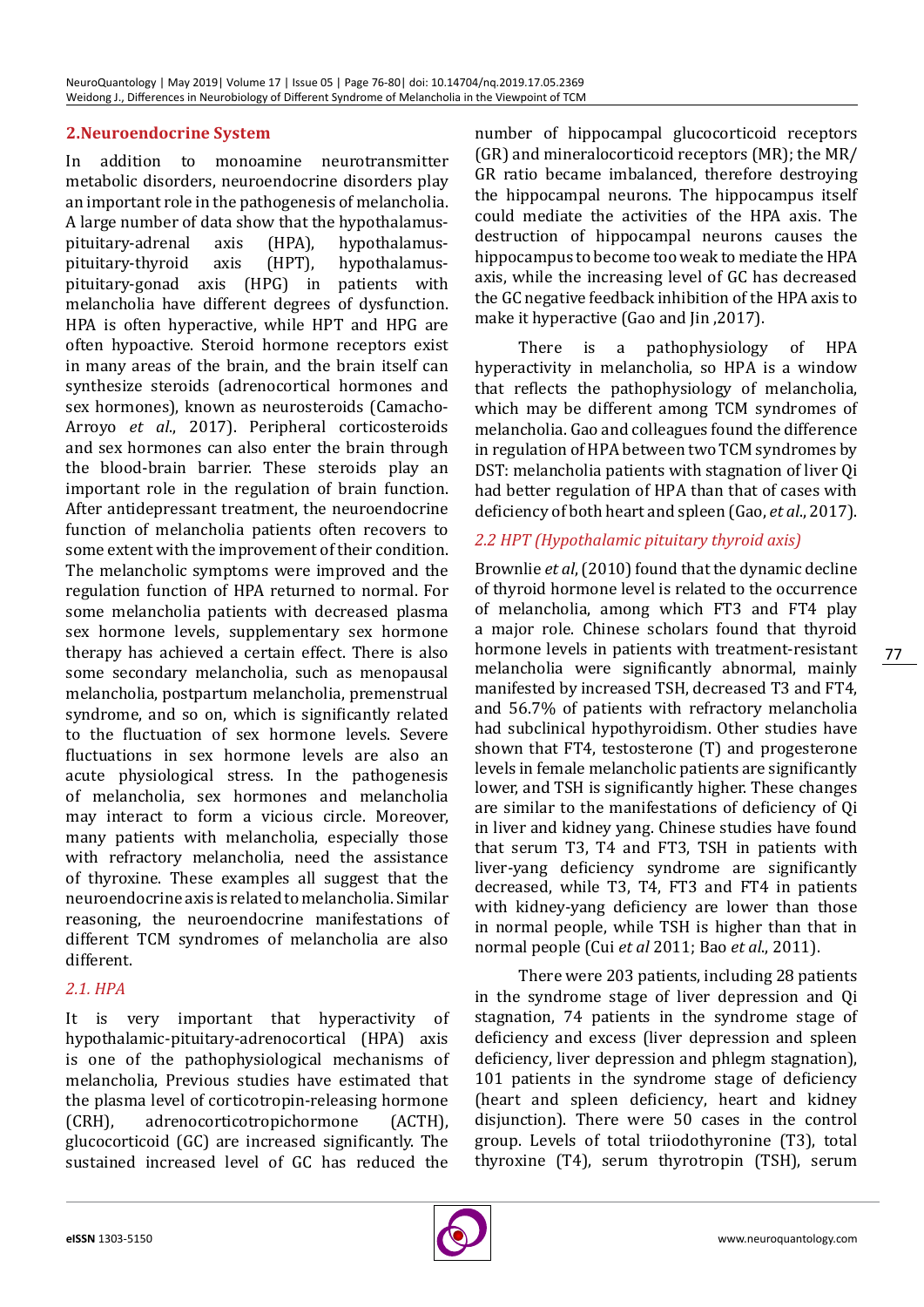5-hydroxytryptamine (5-HT), norepinephrine (NE) and dopamine (DA) in peripheral blood of two groups were measured. The decrease of T3 and the increase of TSH in deficiency syndrome stage were more obvious than those in normal control group (P<0.05). 5-HT was negatively correlated with TSH ( $r=-0.89$ ,  $P < 0.01$ ), and 5-HT was positively correlated with T3 and T4 ( $r=0.94$ ,  $P < 0.01$ ). These results indicated that different TCM syndromes of senile melancholia patients are closely related to monoamine neurotransmitters and thyroid hormone function (Lu *et al*., 2011).

# *2.3 HPG (hypothalamus-pituitary-gonad axis)*

For melancholia, whether treated with<br>antidepressants, traditional Chinese medicine antidepressants. or integrated traditional Chinese and Western medicine, E2 increased significantly, and had statistical significance with the improvement of melancholic symptoms. Other studies have shown that the levels of estradiol (E2), FT4, testosterone (T) and progesterone in female melancholic patients are significantly decreased, and TSH is significantly increased. These changes are similar to the manifestations of liver and kidney yang deficiency. The E2 value decreased and T/E2 ratio increased in female patients with kidney-yang deficiency. The results showed that the E2 value of female patients with kidney-yang deficiency was 42.7% lower than that of normal people, 41.26% lower than that of non-kidney-yang deficiency patients, and the T/E2 ratio was significantly higher than that of normal people (Li *et al*., 2014; Xiao and Huang, 1999; Trine, 2011).

# **3.Neurotransmitters and Their Receipts**

The monoamine neurotransmitter hypothesis has been supporting the etiology of melancholia for many years, and many antidepressants have been developed on the basis of this hypothesis. Needless to say, the monoamine neurotransmitter hypothesis of melancholia is partly or mostly validated by therapeutics. Unfortunately, there are not many typing criteria for melancholia, so it is difficult to further classify or classify subtypes in clinical practice.

However, the understanding of melancholia in traditional Chinese medicine is rich and colorful. Both etiology, pathogenesis and taxonomy have their own theories and methods of development, although there are some differences between

melancholia in western medicine and melancholia in traditional Chinese medicine. This not only reflects the difference between the two theoretical systems, but also reflects the difference in the understanding of this disease between traditional Chinese medicine and Western medicine. Therefore, the concept of integration of traditional Chinese and Western medicine is different. One of the manifestations of integration of traditional Chinese and Western medicine is to differentiate the symptoms and signs after diagnosis of melancholia by Western medicine.

A case-control study was conducted to observe 139 melancholic patients with liver-qi stagnation, liver-qi stagnation and Spleen-Qi deficiency, liverqi stagnation and phlegm stagnation, heart-spleen deficiency and heart-kidney disjunction. The differences of serotonin (5-HT), norepinephrine (NE) and dopamine (DA) in peripheral blood of each group were compared with 30 normal persons. Results showed that NE, 5-HT, and DA in liver-qi stagnation group, liver-qi stagnation and Spleen-Qi deficiency, liver-qi stagnation and phlegm obstruction, heart-spleen deficiency and heartkidney disjunction groups were lower than those in the normal control group ( $P < 0.05$ ,  $P < 0.01$ ). There were significant differences in the proportion of 5-HT and NE dysfunction and hyperactivity between each group and the normal control group (P< 0.05, P< 0.01); 29.03% of liver-qi stagnation and heart-spleen deficiency groups, 25% of DA hyperfunction group were positive respectively. The results suggested levels of 5-HT, NE and DA in peripheral blood of most melancholic patients are lower than those of normal people, but some patients show hyperfunction of 5-HT, NE and DA, and the levels of 5-HT, NE and DA in different syndromes are different (Yang *et al*., 2011).

# **4.Brain-Derived Neurotrophic Factor (BDNF)**

Several clinical studies on major depressive disorder (MDD) have shown that blood brain-derived neurotrophic factor (BDNF) as a factor used to index neuroplasticity is associated with melancholia response; however, the results are mixed. The purpose of our study was to evaluate whether BDNF levels are correlated with improvement of melancholia. The results showed that BDNF levels increased significantly after antidepressant treatment. In addition, there was a significant correlation between changes in BDNF level and melancholia score changes. Moreover, the results were robust according to the sensitivity analysis and Begg's funnel plot

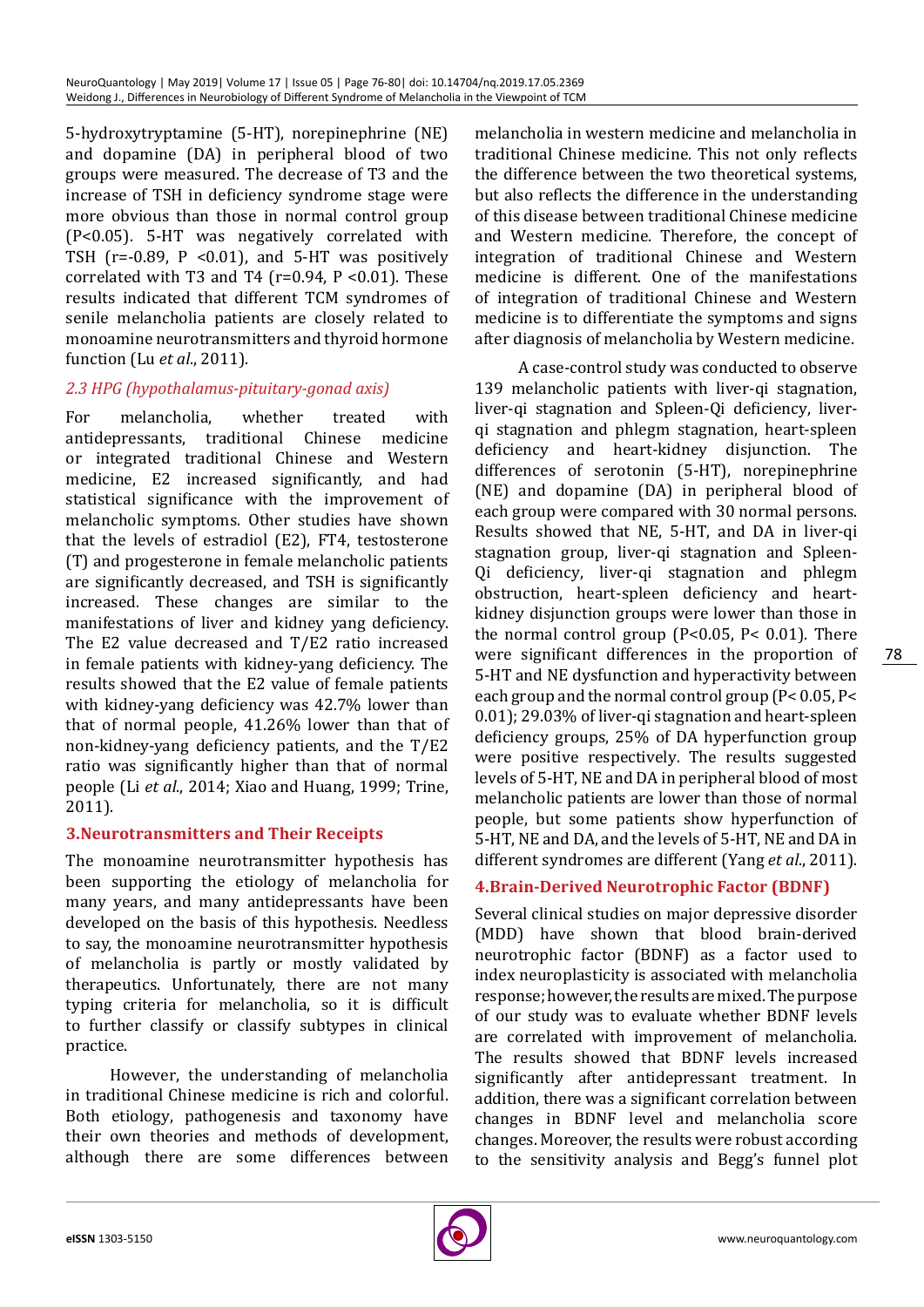results did not suggest publication bias. There was a difference between pre-treatment patients and healthy controls and a small but significant difference between treated patients and healthy controls. These results were also found in China. They not only found the difference of BDNF between TCM syndromes by experimental study but also found the changes of BDNF after management of accupuncture for melancholia by meta-analysis. The serum BDNF in patients with liver depression and Qi stagnation syndrome and liver depression and spleen deficiency syndrome were lower than those of the control group  $(P < 0.05, P < 0.01)$ . He also found the serum BDNF value of patients with stagnation of spleen and liver depression syndrome was lower than that of patients with stagnation of liver and Qi ( $P < 0.05$ ), but the serum BDNF level of male melancholia patients with was slightly lower than that of female patients, and there was no difference. Acupuncture can change symptoms of melancholia. As the important way of TCM.acupuncture has a long history of treating illnesses which we today in a biomedical context would understand and recognize as melancholia. A significant beneficial effect was found for acupuncture in improvement of melancholia compared to pooled control measured by Hamilton Rating Scale for Depression (WMD −3.10, 95% CI −4.91 to −1.99, P = 0.0008) with meta-analysis through four systematic reviews and 26 RCTs on acupuncture for treatment of melancholia. These melancholic symptom changes are related to the increasing level of BDNF in the serum (Nie *et al*., 2017; Li *et al*., 2004).

# **5. Brain Imaging Technology**

Compared with traditional traumatic experimental<br>techniques, brain imaging technology has techniques, brain imaging technology has incomparable advantages. It allows researchers to directly observe brain activity, which is the simplest and most effective experimental technology. Using brain imaging technology to study the cognitive structure and function of the brain has become the third force in the development of cognitive science. Event-related potential (ERP), magneto-encephalography (MEG), positron emission tomography (PET) and functional magnetic resonance imaging (fMRI) are the four most important methods. Brain imaging technology was also used for differentiation of TCM syndromes of melancholia.

The aesthenia and deficiency syndrome of melancholia are two completely different concepts of traditional Chinese medicine, and they are also completely different clinical symptoms. The

functional connectivity of the deficiency syndrome group was compared with that of a control group. Zhang and their colleagues found that the brain areas with decreased functional connectivity were the right middle temporal gyrus and bilateral anterior wedge lobe, and the brain area with enhanced functional connectivity was the bilateral middle frontal gyrus. Comparing the functional connectivity between the empirical group and the control group, the bilateral middle temporal gyrus and bilateral anterior cuneiform lobe had decreased functional connectivity, and the bilateral superior frontal gyrus had enhanced functional connectivity. Compared with the deficiency syndrome group, there were bilateral cerebellum and left superior frontal gyrus connectivity were found (Zhang *et al*., 2013). melancholia patients with different TCM syndrome differentiations have different brain functional connectivity patterns. The abnormal functional connectivity of prefrontal lobe, temporal lobe, prefrontal cuneiform lobe and cerebellum may be related to the symptoms of melancholia. A similar study was carried out by other Zhang. 44 melancholic patients and 20 healthy volunteers were randomly selected. The melancholia group was divided into deficiency syndrome group (N=24) and aesthenia group (N=20). The NAA/Cr Cho/Cr and Mi/Cr were examined by 1H-MRS. The patients had lower Cho/Cr in the right prefrontal white matter than the control group (t=2.362, P<0.05). There were significant differences in NAA/Cr among groups  $(F= 4.775, P=$ 0.013,  $P < 0.05$ ). There were significant differences in Mi/Cr among groups of right prefrontal lobe (F=3.487, P = 0.044, P < 0.05). The very important was that great differences between syndromes of deficiency and aesthenia melancholia (Zhang and Han, 2013).

The melancholia TCM syndrome of stagnation of liver Qi and deficiency of both heart and spleen are not only different in clinical symptoms, but also different in brain function that presented by brain imaging. Han and their colleagues compared the difference of brain function between patients with melancholia and normal people by task-state functional magnetic resonance imaging. According to the theory of traditional Chinese medicine, the patients with melancholia were divided into two groups: deficiency of heart and spleen (N=25) and stagnation of Liver-qi (N=20). The functional magnetic resonance imaging (fMRI) scans were performed on 18 healthy volunteers, and the data